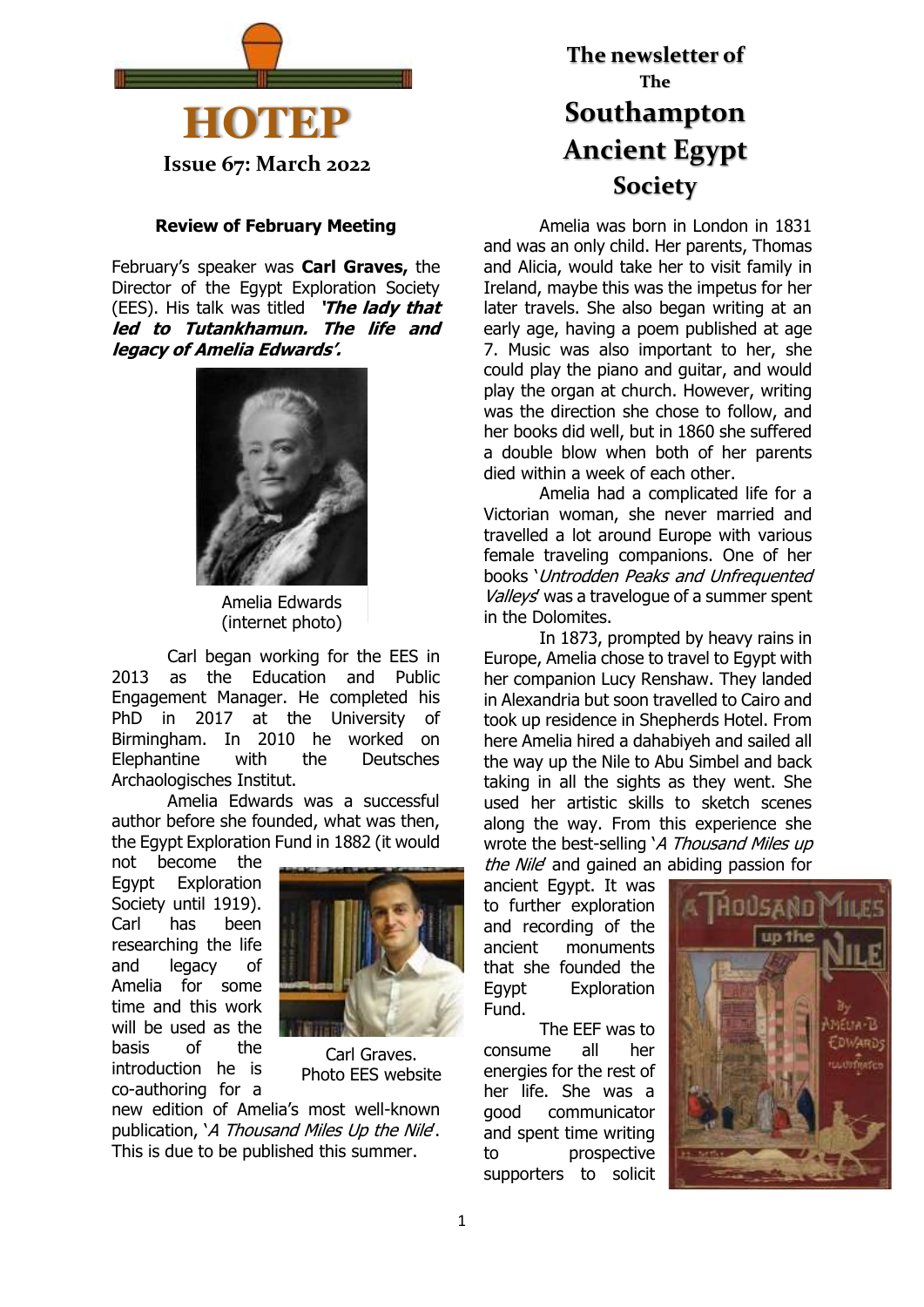donations for the Fund and gave talks to the same end. At the time there was a great interest in finding the sites associated with the Bible, and the Fund's first excavator was Édouard Naville who excavated at Tell El Maskhuta, which he believed to be the Biblical site of Pithom. The subsequent excavation report, as Carl told us, was a best seller.

Amelia was responsible for appointing one of the best know excavators of the time, William Matthew Flinders Petrie. His association with the Fund was, shall we say rocky, but Amelia remained friends with him until her death. In the final year of her life a young man was appointed to copy inscriptions and scenes for the Fund at Beni Hasan, Howard Carter.

In 1889-90 Amelia went to the US on a lecture tour which promoted the American branch of the EEF. In early 1892 she caught influenza and on 1 April of that year she died. She was buried at St Mary's Church, Henbury, near Bristol where her grave is adorned with suitable Egyptian symbols (see below) and inscribed:

HERE LIES THE BODY OF AMELIA ANN BLANFORD EDWARDS NOVELIST AND ARCHAEOLOGIST…. WHO BY HER WRITINGS AND HER LABOURS ENRICHED THE THOUGHTS AND INTERESTS OF HER TIME.



In her will she left her library, collection of Egyptian antiquities and £5,000 to establish a chair in Egyptian Archaeology at University College London, making it clear that Petrie should be appointed.

Carl's enthusiasm for his subject was obvious and this was an engaging talk which flew by.



EES Trustee, Dr Margaret Mountford, unveils the Blue Plaque at Amelia Edwards' childhood home in Clerkenwell, London.

#### **Glenn Worthington**

### **February Quiz Answers**

### **Cleopatra's children were:**

**Ptolemy XV Caesarion** (by Julius Caesar)

**Ptolemy Philadelphus** and twins **Alexander Helios & Cleopatra Selene**  (by Mark Antony)

### **Review of Evening Meeting, Wednesday 23 March**



**Salima Ikram**, from the American University in Cairo, is well known as an expert in animal remains and mummification. She has also been associated with the North Kharga Oasis Survey (NKOS) for some years now, exploring the history of this desert site to the west of the Nile. In her talk **'Discoveries in the Desert'**, she described her work surveying the evidence,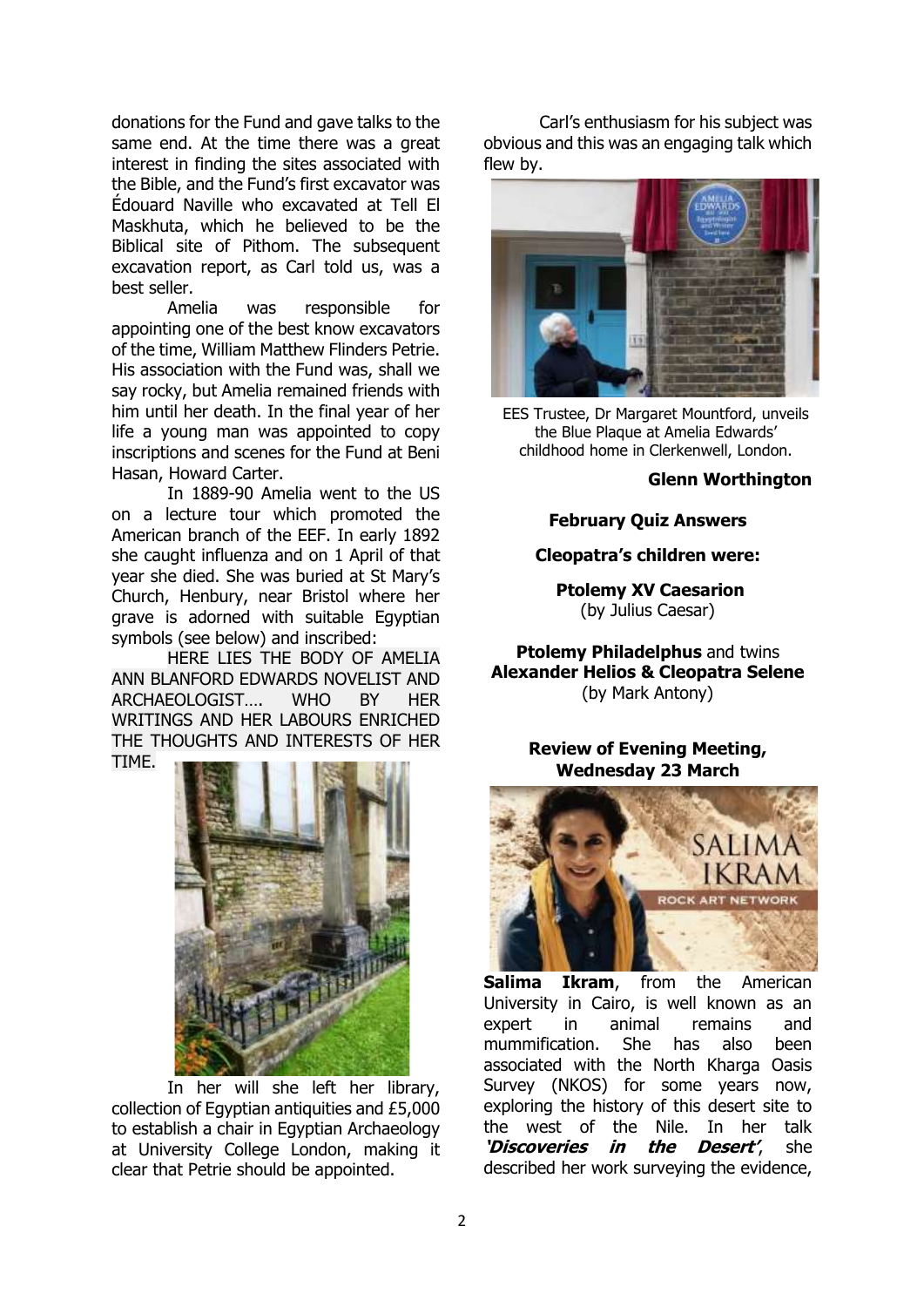in the form of many petroglyphs, for the visits to and exploitation of this fascinating site by Egyptians from Palaeolithic times onwards.

The Kharga Oasis, situated in the Western Desert of Egypt, is a depression about 160km long (N-S) by 20-80 km wide, with its northernmost point about level with Luxor. Kharga was a major crossroads on the ancient caravan routes, particularly that which started at Asyut on the Nile to the

north, and took traders and explorers far south into Nubia. This route is known as Darb el-Arba'in, 'the Way of the Forty', as it was said to have taken forty days for a camel train to travel its full length. It was the overland route probably used by Old Kingdom expeditions, like that of Harkhuf, who brought back a dancing pygmy to entertain the child king Pepi



II.

In this talk, Salima's main theme was the mapping and recording of the rock art sites, including overcoming difficulties or restrictions on the use of GPS because the oasis is in a military-controlled zone. The petroglyphs depict many scenes of animals and birds, such as giraffe, (see right) elephant and various wildfowl, which have not been found there for millennia. They range in period from the early Holocene

through all Egyptian periods to Roman times and include images of boats, fish and aquatic birds, as well as inscriptions ranging from proto-hieroglyphs to the graffiti left by important visitors. One scene apparently shows a flock of ducks, storks or other migratory birds landing on the water of what must have been a seasonal lake. (see Fig 3 below). The depression left by the lake can still be detected on the surface (see below).



Fig. 3 The storks (7) on this panel seem to be flapping as they and them showing standing straight Other animals also annear no this panel, but do not pen to have been made as part of the bird group.



Other images represent human feet, which Salima suggests represent the presence of pilgrims or travellers to a religious site. One possible shrine has been

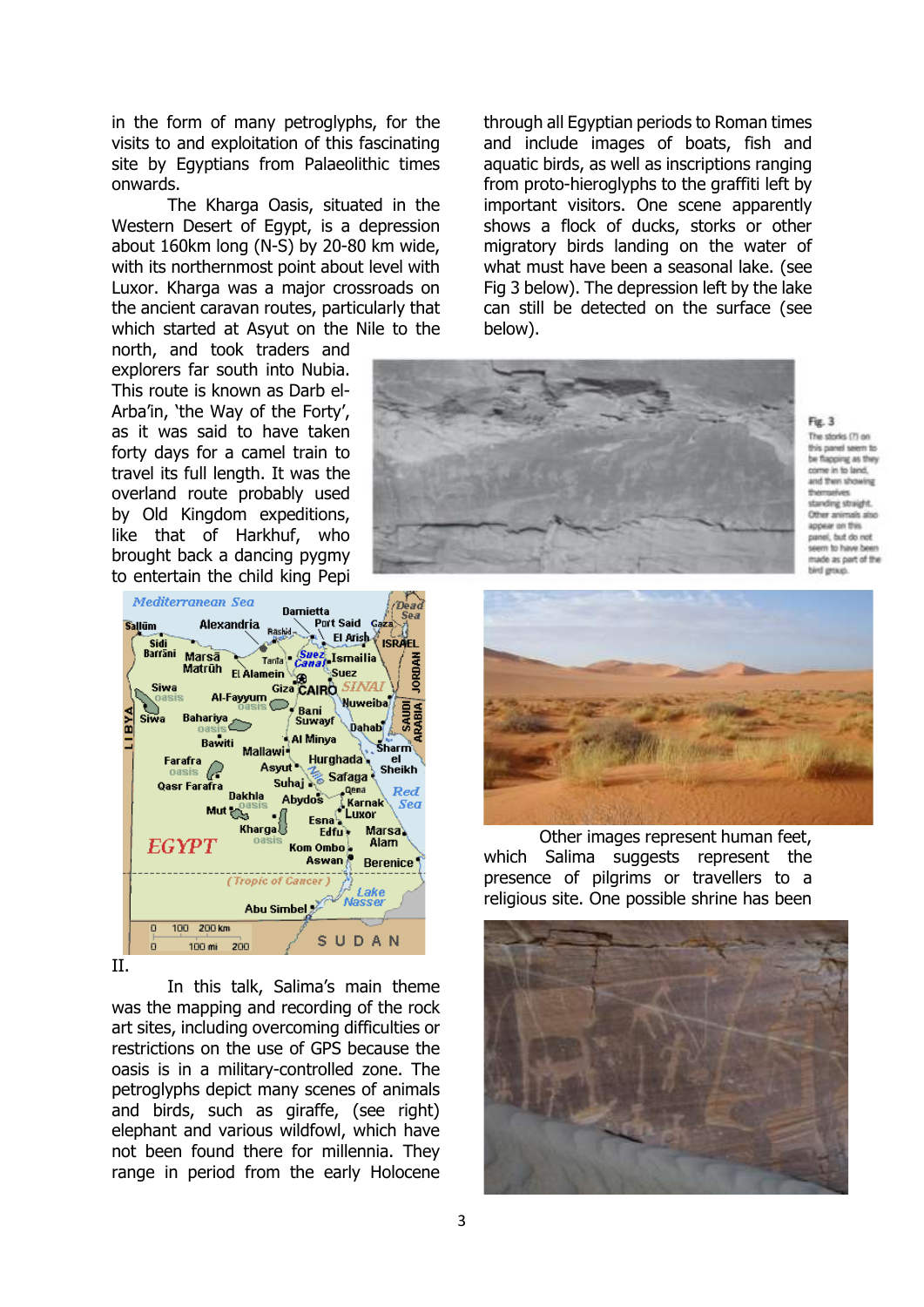identified where a primitive courtyard was built out in front of the overhang of a decorated rockface, close to the east-west route through the oasis. This may have been devoted to the local form of Amun who was later worshipped nearby in the Late Period Temple of Hibis.

In ancient times, the oasis was significant for its agricultural produce, particularly its date groves and even vineyards. Despite the reduction in the current fertile land area due to a receding water table, Kharga is still agriculturally important as Salima explained when she described modern cultivation methods for watermelons, a very surprising crop to find in such an inhospitable terrain.

Salima's talk was a delightful introduction to a lesser-known area of ancient Egypt. The overlaying of petroglyphs from many eras shows how the region remained important for most of Pharaonic history, giving us an insight into how vital the oases were for

communication, trade and movement of people and goods.

We are very grateful to Salima for giving us her time especially as, only a couple of hours before the meeting, she had flown into Belfast from Cairo to attend a conference where she was a principal speaker. We really hope she will be able to talk to us again.

The figures here are taken from Salima's paper **'Drawing the World: Petroglyphs from Kharga Oasis'** published by the American University in Cairo Press, 2009.

More about Salima's work with rock art can be found at:

**[https://www.bradshawfoundation.co](https://www.bradshawfoundation.com/rockartnetwork/salima_ikram) [m/rockartnetwork/salima\\_ikram](https://www.bradshawfoundation.com/rockartnetwork/salima_ikram)**

### **Hilary Wilson**

Map of northern **Kharga Oasis** with main sites surveyed by NKOS.

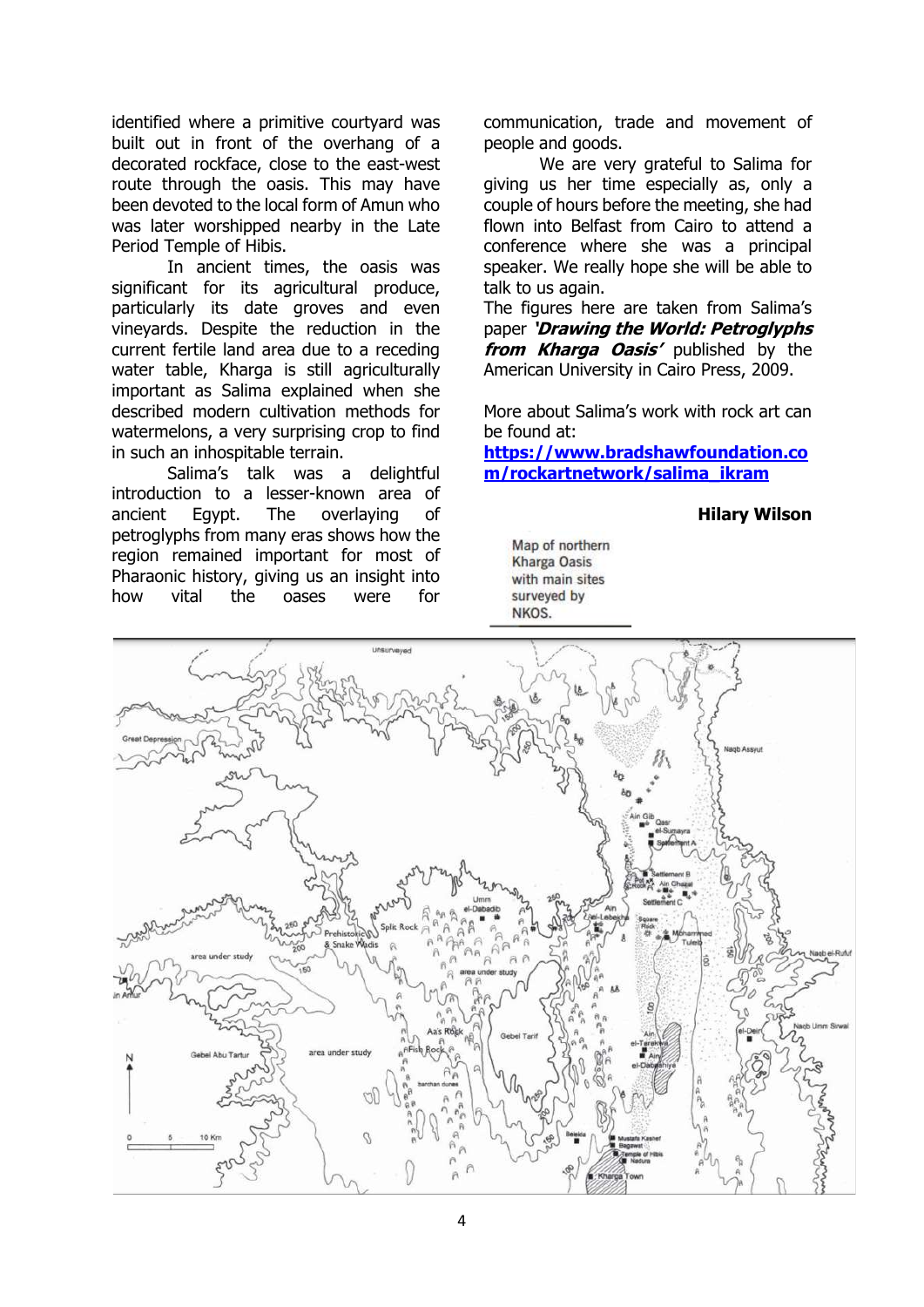## **Forthcoming Meetings**

Further details of our Zoom meetings are published on the website [www.SouthamptonAncientEgyptSociety.co.uk](http://www.southamptonancientegyptsociety.co.uk/)

## **Registration is required for all meetings.**

Registration links will be released on a meeting-by-meeting basis and priority will be given to SAES Members.

If you would like to have your personal email details added to our non-Members mailing list, please contact the Secretary at: **[saesinfo55@gmail.com](mailto:saesinfo55@gmail.com)**

**The joining link for any meeting is only released on confirmation of payment.**

**The joining link is unique to the name & email address with which you register. If you share this link, you risk being prevented from joining the meeting yourself if the person with whom you shared signs in before you.**

**Please note:** if the Zoom system allows you to register this means a place is available and has been reserved for you. The joining link will be sent on confirmation of payment, but, since all Zoom messages, including the meeting joining link, will be sent to the email address with which you register, **please make sure that you have correctly entered the email address which you will be using for the meeting**.

**The joining link will also be reconfirmed the day before and/or on the morning of the meeting. Please check your junk folder if you do not see this in your inbox.**

(Saturday Zoom meeting opens 13.30 (GMT). Please be patient while we set up the presentation. Admission from the waiting room from 13.45 for a 14.00 start.

# **Saturday 16 April 2022:**

# **"A real Egyptian temple"? the Iseum at Pompeii** by **Mark Walker**

The Temple of Isis at Pompeii was both destroyed and preserved by the famous eruption of Mount Vesuvius in 79 CE. Its discovery in 1764 caused a sensation providing an insight into two lost ancient civilisations, Rome and Egypt. Recently the Naples Archaeological Museum described it as "a real Egyptian temple" but how accurate is this



description? Mark hopes to answer this question by comparing the Pompeii Iseum with contemporary temples of Isis in Egypt that were active in the First Century CE.

**Mark Walker** is a founder Member and former Deputy Chair of SAES.

# **Registration in advance is required for this meeting using the link below:**

[https://us02web.zoom.us/meeting/register/](https://us02web.zoom.us/meeting/register/tZMrdu6oqj4iG9ALrn9ph92l4JJHsoxcZMxR) [tZMrdu6oqj4iG9ALrn9ph92l4JJHsoxcZMxR](https://us02web.zoom.us/meeting/register/tZMrdu6oqj4iG9ALrn9ph92l4JJHsoxcZMxR)

**Payment: £3 for Members; £4 for Overseas Members; £6 for guests**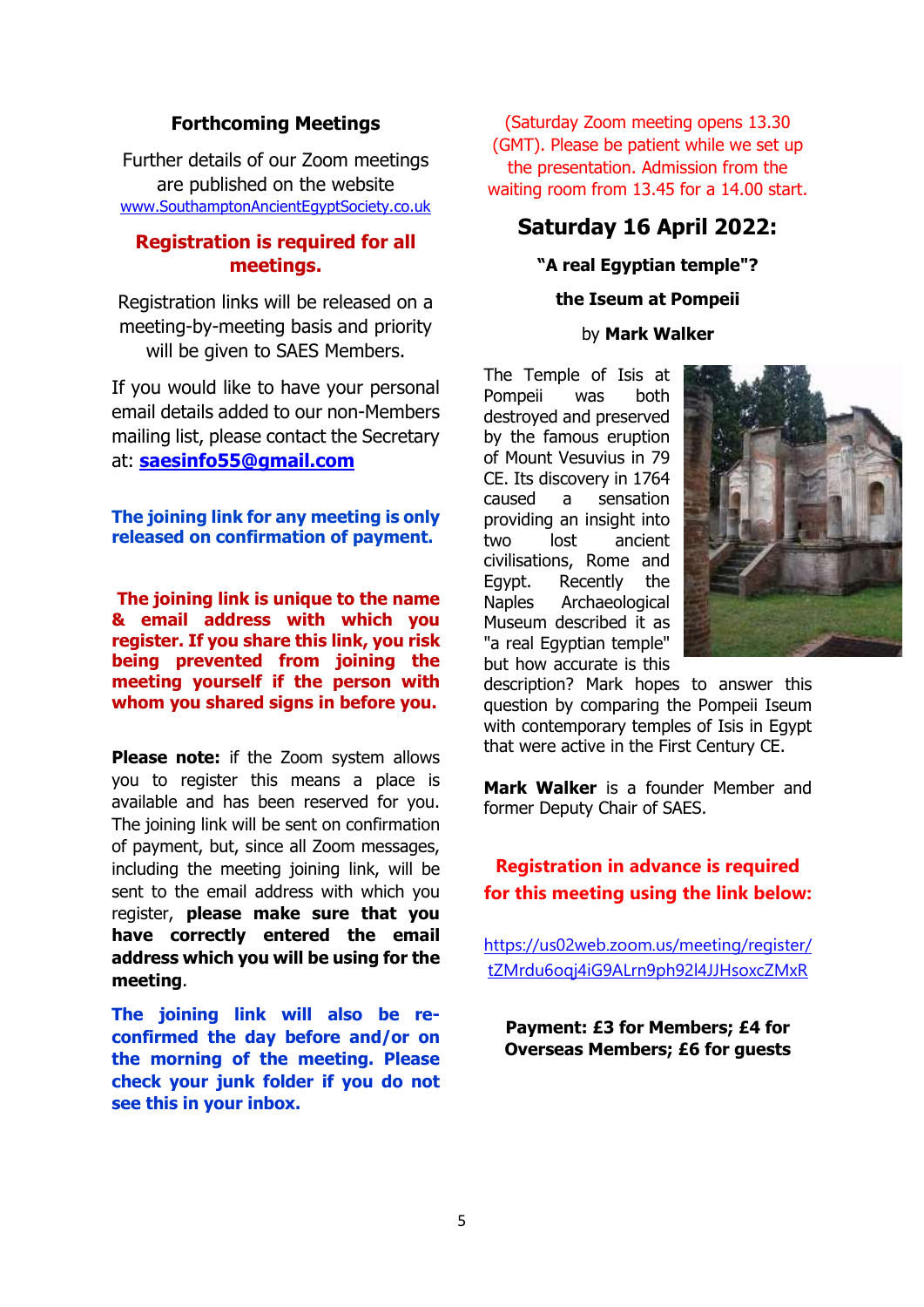(**EVENING LECTURE**: Zoom meeting opens 18.30 (GMT). Admission from the waiting room from 18.45 for a start at 19.00

**We are pleased to announce the latest in our occasional series of evening talks**

### **Thursday 5 May 2022:**

**The Turin Museum's current research at Deir el-Medina** by **Cédric Gobeil**



Within the framework of the French Archaeological mission at Deir El-Medina carried by the IFAO, the Museo Egizio of Turin is conducting research on a few Ramesside tombs located in the western necropolis. These tombs have been chosen based on the many artefacts belonging to their owners which are now kept in the museum. In addition to giving the opportunity to study the fragile tomb structures using new technologies, this fieldwork is a unique chance to recontextualize many objects of the museum's collection, shedding a new and fresh light on them. In a few seasons, the Turin team will ultimately be able to protect and conserve these monuments for future generations.

Dr Cédric Gobeil is a Canadian and French Egyptologist, specializing in the archaeology of daily life and New Kingdom material culture, with a primary focus on Deir el-Medina. He has been curator at the Museo Egizio in Turin since 2019. In addition to his curatorial duties, he is also adjunct professor in the History Department at the Université du Québec à Montréal and research associate at the HiSoMA Research Unit in Lyon (CNRS - France).

# **Registration in advance is required for this meeting using the link below:**

[https://us02web.zoom.us/meeting/register/](https://us02web.zoom.us/meeting/register/tZMrc-ivrDwiGNAKSo18QPDvGAfL-42uupzW) [tZMrc-ivrDwiGNAKSo18QPDvGAfL-](https://us02web.zoom.us/meeting/register/tZMrc-ivrDwiGNAKSo18QPDvGAfL-42uupzW)[42uupzW](https://us02web.zoom.us/meeting/register/tZMrc-ivrDwiGNAKSo18QPDvGAfL-42uupzW)

### **Payment for this EVENING meeting is £5 for all-comers.**

### **For either of these meetings, please contact the Secretary [saesinfo55@gmail.com](mailto:saesinfo55@gmail.com)**

### **to arrange payment or check payment status.**

#### **Zoom Protocols**

These guidelines on the thoughtful use of Zoom have been adapted from those promoted by our friends at TVAES. We think they are worth repeating here.

In our zoom meetings we make use of the chat feature and would like to ask members and visitors to follow these guidelines:

**1:** You may use the chat function to introduce yourself and chat generally before the lecture, but please avoid frivolous comments, jokes and any other comments that may not always translate to other cultures or those in different circumstances. Remember, we now have an international audience.

**2:** Please do not use the chat function during the lecture itself as the pop-up messages can prove distracting for both speaker and audience.

**3:** After the lecture, please focus your use of the chat on Questions and Comments re the lecture itself. This will help us to navigate and run the Q&A session. If you would like to ask your question live via audio (and video too if you wish), please use the raised hand (in Reactions) and wait for one of the co-hosts to call on you.